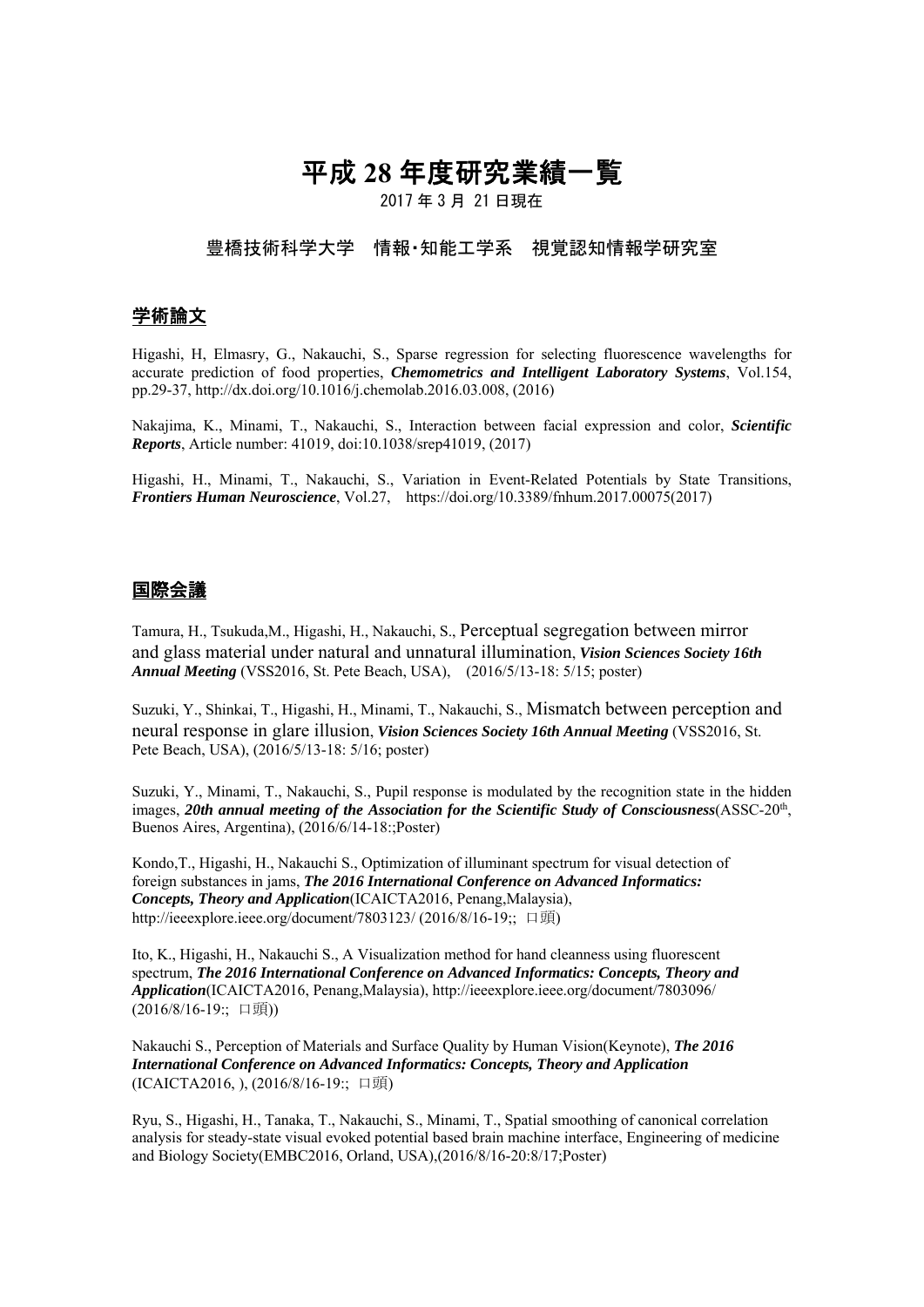Tamura, H., Higashi, H., Nakauchi, S., Kinetic cue for perceptual discrimination between mirror and glass materials, *The European Conference on Visual Perception* (ECVP2016, Barcelona, Spain), p.37, (2016/8/28-9/1:8/30;Poster)

Nihei,Y., Minami, T., Nakauchi, S., Pupillary response to face-like processing, *The European Conference on Visual Perception* (ECVP2016, Barcelona, Spain), p.58, (2016/8/28-9/1:9/1;Poster)

Nakakoga, S., Nihei, Y., Nakauchi, S., Minami, T., Pupillary response reflects the effect of facial color on expression, *The European Conference on Visual Perception* (ECVP2016,Barcelona, Spain), p.57, (2016/8/28-9/1:9/1;Poster)

Tsukuda, M., Bednarik, R., Hauta-Kasari, M., Nakauchi, S., Static cues for mirror-glass discrimination explored by gaze distribution, *The European Conference on Visual Perception*(ECVP2016, Barcelona, Spain), p,35, (2016/8/28-9/1:8/30;Poster)

Hirose, H., Nakauchi, S., Quantitative characterization of color vision using steady state visual evoked potentials, *The European Conference on Visual Perception*(ECVP2016, Barcelona, Spain), p,44, (2016/8/28-9/1:8/31;Poster)

Kondo, T., Nieves L. J., Valero M. E., Higashi, H., Nakauchi, S., Functional illumination supporting the visual detection of plaques, *The 24th Color and Imaging Conference*(CIC24, San Diego, California, USA), p., (2016/11/7-11:11/10;Poster)

Vu M. B., Urban P., Tanksale M. T., Nakauchi, S., Visual Perception of 3D Printed Translucent Objects, *The 24th Color and Imaging Conference*(CIC24, San Diego, California, USA), p., (2016/11/7-11:11/9; 口頭)

## 著書

中内茂樹, 質感の科学, 小松英彦(編), 第 3 部質感の分析と表現 第 4 章質感の工学 4.2 熟練者 が作り出す質感, 朝倉書店, pp.142-153 (2016/10)

### 解説論文

篠森敬三, 中内茂樹, 色弱模擬フィルタを用いた印刷におけるカラーユニバーサルデザインの推 進, 日本印刷学会誌, Vol.53, No.3, pp.2-11(2016/6)

中内茂樹, 色覚多様性の理解と対応, 光学, Vol.46, No.6, p.207 (2016/6)

### 特許

### 受賞・表彰

#### 国内発表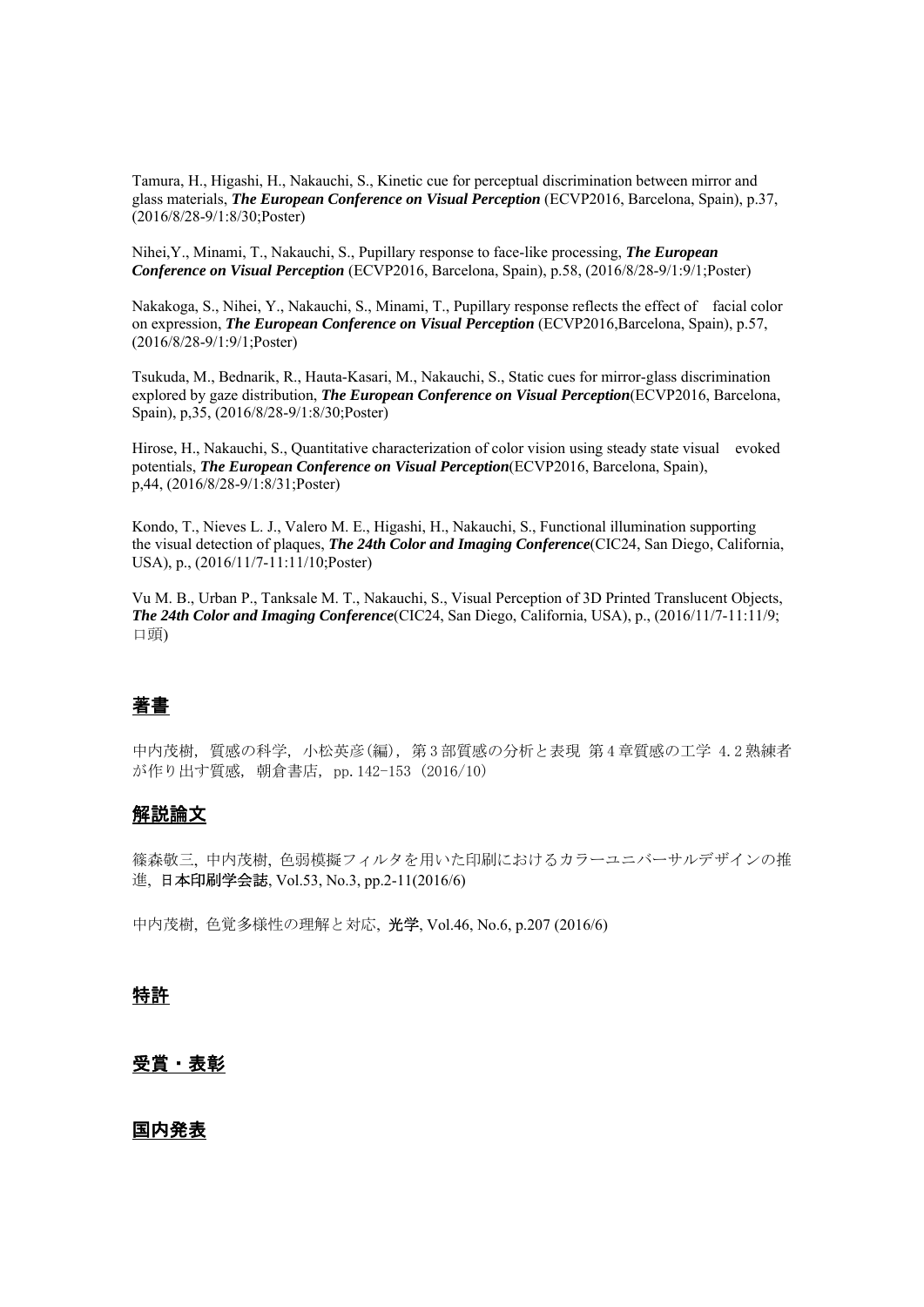田村秀希, 東広志, 中内茂樹, 鏡・ガラス材質識別に関わる動的情報, 新学術領域研究多元質感 知第 2 回領域班会議, p.78 (2016/6/21-23;6/22; シーガイアコンベンションセンター; ポスタ ー)

中古賀理, 二瓶裕司, 中内茂樹, 南哲人, 顔色が低解像度顔刺激における表情認知に及ぼす影 響 ~眼球運動による解析~, 第 39 回日本神経科学大会, p.., (2016/7/20-22;7/20; パシフ ィコ横浜; ポスター)

龍進吾, 東広志, 中内茂樹, 南哲人, 電極配置情報を利用した正準相関分析による定常状態視 覚誘発電位の識別, 第 39 回日本神経科学大会, p.., (2016/7/20-22;7/22; パシフィコ横浜; ポスター)

二瓶裕司, 南哲人, 中内茂樹, 顔らしさ処理における瞳孔径応答, 日本視覚学会 2016 年夏季 大会, p.117 (2016/8/17-19:8/17; 朱鷺メッセ:新潟コンベンションセンター; ポスター)

中古賀理, 二瓶裕司,中内茂樹,南哲人, 低解像度顔刺激の表情認知における顔色の役割, 日本視覚学会 2016 年夏季大会, p.117 (2016/8/17-19:8/17; 朱鷺メッセ:新潟コンベンシ ョンセンター; ポスター)

竹林優樹, 南哲人, 中内茂樹, 低解像度顔刺激の表情認知における顔色の役割, 日本視覚学会 2016 年夏季大会, pp..117-118 (2016/8/17-19:8/17; 朱鷺メッセ:新潟コン ベンションセンター; ポスター)

田村秀希, 東広志, 中内茂樹, 回転運動物体に対する鏡・ガラス材質知覚, 質感のつどい第 2 回公開フォーラム, (2016/11/30; 千葉大学; ポスター)

近藤 泰成, Juan L Nieves , Eva M.Valero, 東広志, 中内茂樹, プラーク検出を補助する機能 性光源, 視覚情報基礎研究会第 29 回研究発表会, pp.21-24 (2016/12/17; 中央大学; 口頭)

田村秀希, 東広志, 中内茂樹, 鏡・ガラス材質を識別するための複数の視覚手がかり, 日本視覚 学会 2017 年冬季大会, p.31 (2017/1/18-20: 1/19; NHK 放送技術研究所; 口頭)

伊藤和哉, 東広志, 中内茂樹, 蛍光特性に基づく手の汚染分布可視化, 日本色彩学会視覚情報 基礎研究会第 30 回研究発表会, (2017/2/18; 千葉大学; 口頭)

田村秀希,東広志,中内茂樹, 運動情報に潜む鏡面反射・透過情報, 第 3 回多元質感知領域班会 議, p.84, (2017/3/6-7;; 秋葉原 UDX カンファレンス;ポスター)

若松滉太,田村秀希,權眞煥,坂本真樹,中内茂樹, 質感知覚とオノマトペの音韻の関係, 第 3 回多元質感知領域班会議, p.83, (2017/3/6-7;; 秋葉原 UDX カンファレンス;ポスター)

#### 招待講演

2016/08/02 生徒指導夏季研修会(豊橋市教育会館) カラーユニバーサルデザインについて

2016/09/09

保育士向けユニバーサルデザイン研修会(豊橋市役所) カラーユニバーサルデザインについて